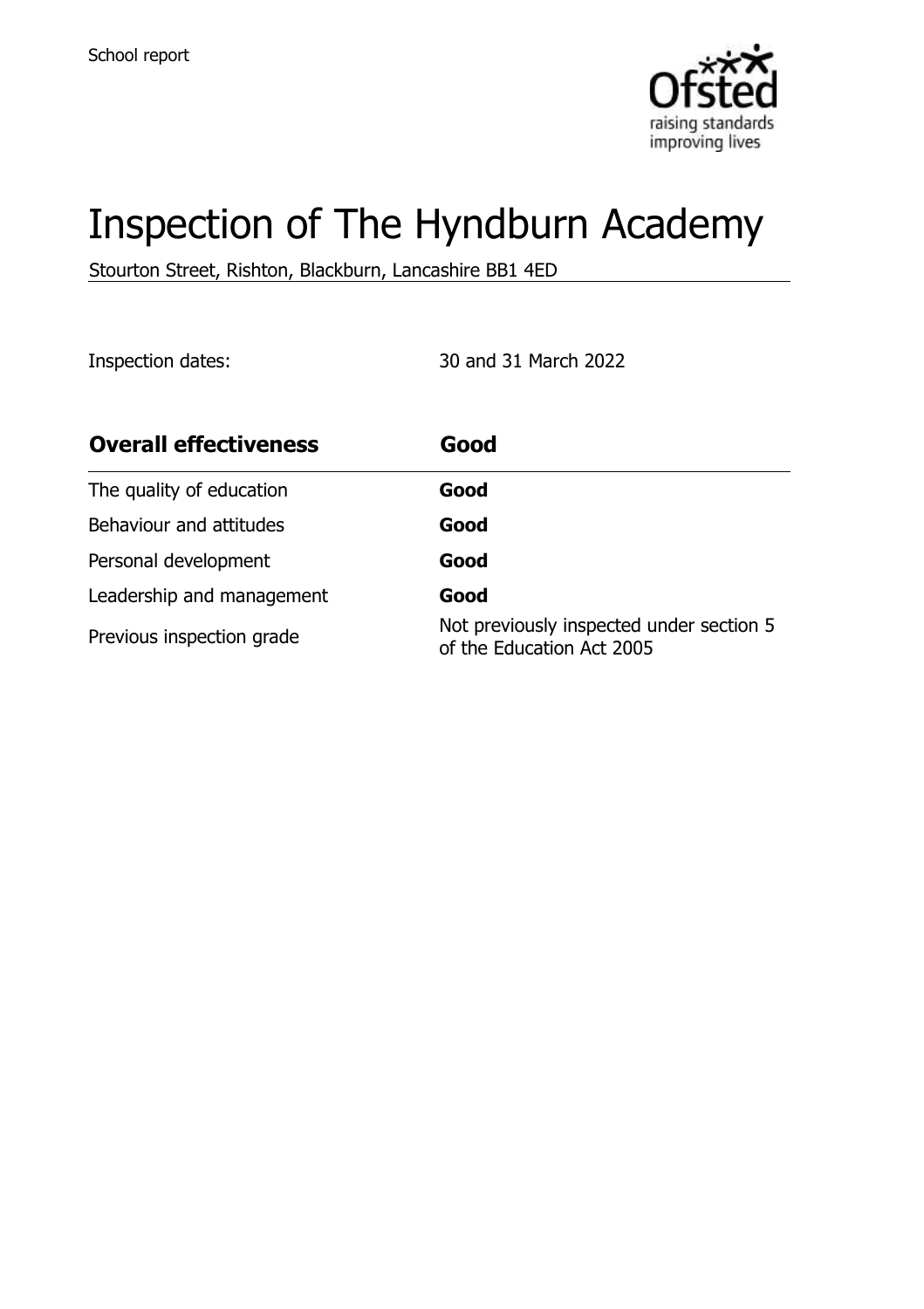

## **What is it like to attend this school?**

Since becoming an academy, this school has improved strongly. Pupils, including those with special educational needs and/or disabilities (SEND), progress well through the curriculum.

Pupils are proud to be part of this tight-knit school community. Adults in the school know pupils well and care for their well-being and safety. Pupils said that they feel safe. They are confident that they can approach staff for help if they have a problem. Should any bullying happen, staff act quickly and effectively to stop it.

Leaders set high expectations for pupils' behaviour. Pupils are polite and respectful towards each other and adults. Pupils behave well in lessons. They listen to their teachers and work hard. The school is a calm place to walk around at any time of the day.

Pupils are encouraged to take part in extra-curricular activities. Staff offer a wide range of activities to suit pupils' interests. For example, recently, many pupils were involved in putting on an ambitious musical theatre production of 'Peter Pan'.

#### **What does the school do well and what does it need to do better?**

In recent years, leaders, trustees and governors have made many changes to the school's curriculum. In the past, a weak curriculum meant that pupils were not well prepared for the next stage in their education. Leaders have put in place a curriculum that is ambitious for all pupils, including those with SEND. The curriculum is well ordered to help pupils build their knowledge across a broad range of subjects. As a result, pupils, but especially those in key stage 3, understand and remember more of their learning.

Subject leaders have designed curriculums well. They have thought carefully about the key knowledge that they want pupils to learn. Pupils build up their knowledge in a logical way. In many subjects, pupils have plenty of opportunities to deepen their learning.

Teachers have secure subject knowledge. This helps most of them to deliver the curriculums well across the school. Most teachers explain concepts to pupils effectively so that they can understand difficult ideas. However, in a small number of subjects, some teachers do not deliver the curriculum well enough. They do not ensure that pupils' learning builds securely on what they already know. This prevents some pupils from learning more and remembering more in those subjects.

Teachers use effective strategies to check that pupils have learned the intended curriculum. In most lessons, teachers check that pupils have understood key knowledge. They act promptly to go over work again if pupils have misunderstood anything. Teachers provide useful feedback so that pupils know if they are doing well and how they can do even better.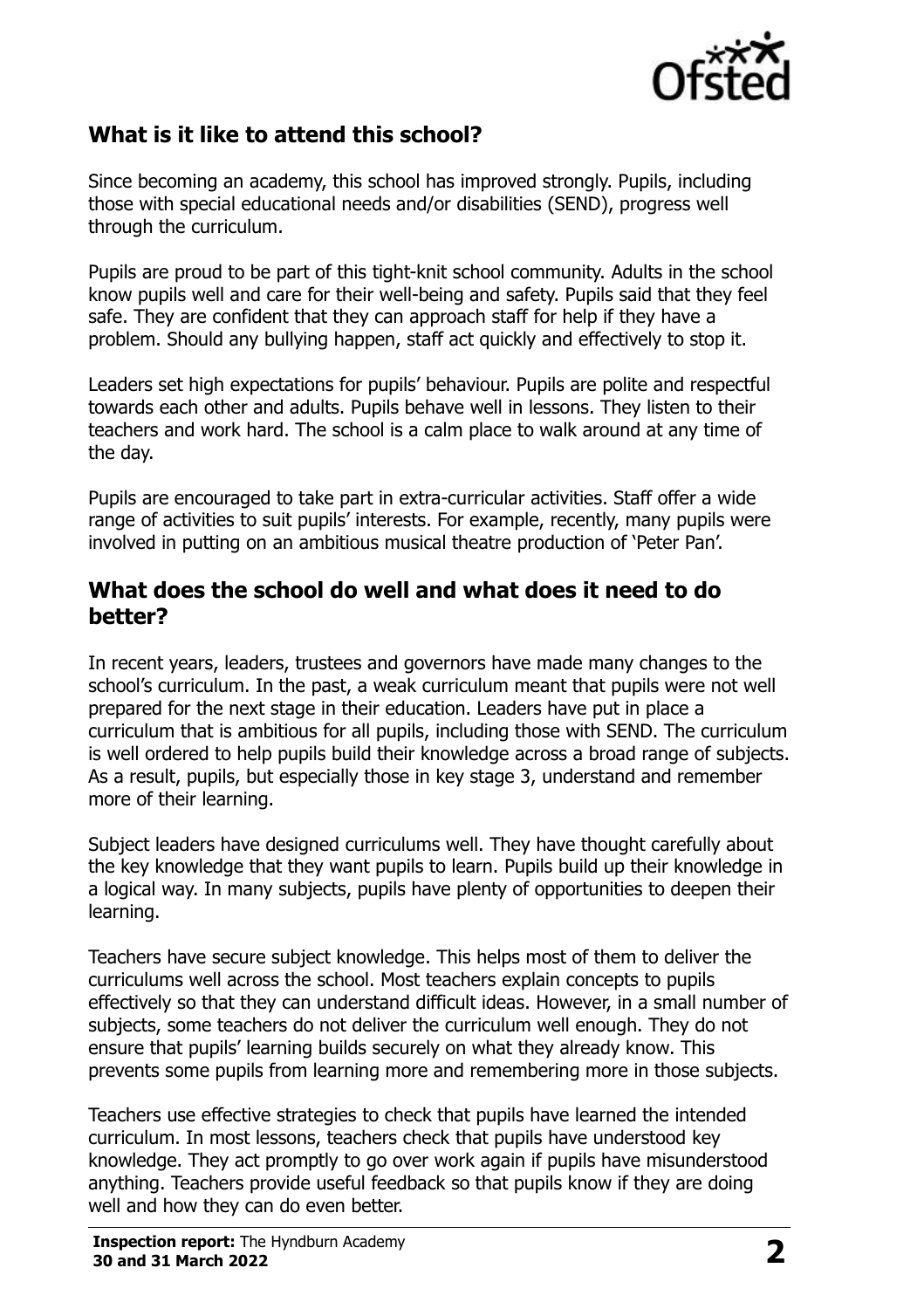

Around the school, pupils are polite and well mannered. Lessons take place without disruption. Pupils' positive attitudes help them learn successfully.

Leaders accurately identify the needs of pupils with SEND. Staff support these pupils to learn well. Pupils with SEND progress through the same ambitious subject curriculums as their peers.

Leaders have put effective systems in place to identify pupils whose reading knowledge is weak when they join the school. These systems enable leaders to pinpoint and remedy the specific problems that individuals face with reading. Most pupils become more confident readers. Leaders have developed some imaginative strategies to encourage reading for pleasure. These strategies are beginning to encourage younger pupils to read more widely and often.

Pupils who join the school from other countries receive expert help to improve their English language knowledge. This effective support enables these pupils to access the same curriculum as their peers.

Leaders have put in place a well-thought-through personal development curriculum. Issues such as sexual health and sexual harassment are covered well in the curriculum, along with healthy relationships and fundamental British values. Pupils, particularly those in key stage 3, can explain clearly fundamental British values such as democracy and tolerance of differences.

Pupils told inspectors that they receive age-appropriate and independent careers education, advice and guidance. Visitors from a wide range of businesses and professions come into school to help pupils make choices about their next steps.

Leaders have taken workload issues into account in a number of ways and staff appreciate leaders' efforts. There is a strong sense in the school of staff, leaders and governors sharing a common purpose to promote the well-being of everyone within the community.

A new governing body was established recently with the support of the trust. Governors have a wide range of knowledge and expertise. They use this to hold leaders to account and support the further development of the school.

## **Safeguarding**

The arrangements for safeguarding are effective.

Pupils learn how to keep safe when out in the wider community and when online.

Staff receive effective training from school leaders. As a result, staff know how to spot the signs that pupils are at risk from harm. Staff share their concerns with leaders in a timely manner. Leaders work well with a wide range of external agencies to ensure that pupils who are vulnerable get the help that they need.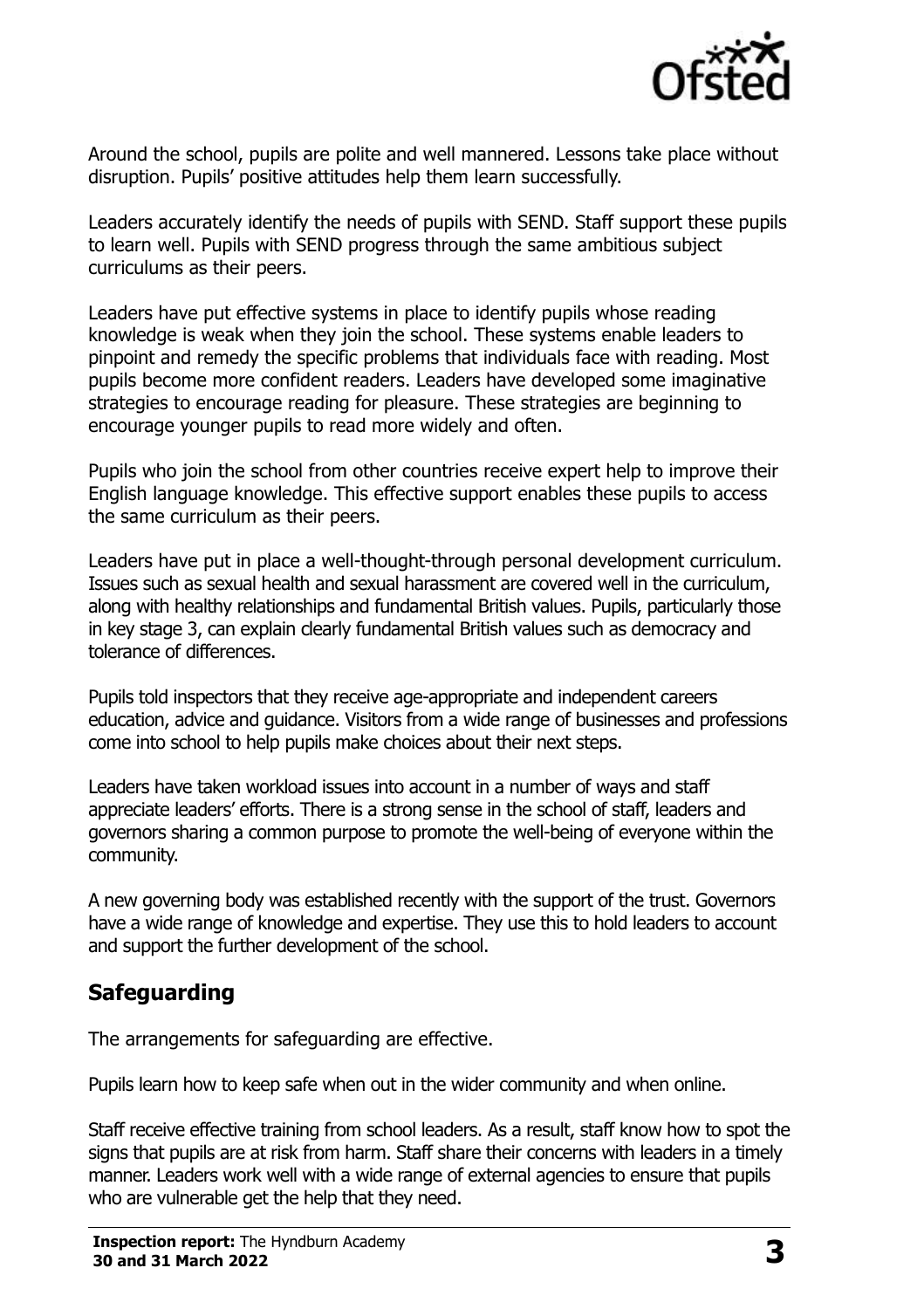

## **What does the school need to do to improve?**

#### **(Information for the school and appropriate authority)**

■ In a small minority of subjects, some teachers do not deliver the curriculum effectively enough to ensure that pupils' learning builds securely on what they already know. This prevents some pupils from learning as well as they should in these subjects. Leaders should ensure that the planned curriculum is delivered consistently well across all subjects.

#### **How can I feed back my views?**

You can use [Ofsted Parent View](http://parentview.ofsted.gov.uk/) to give Ofsted your opinion on your child's school, or to find out what other parents and carers think. We use information from Ofsted Parent View when deciding which schools to inspect, when to inspect them and as part of their inspection.

The Department for Education has further quidance on how to complain about a school.

If you are the school and you are not happy with the inspection or the report, you can [complain to Ofsted.](http://www.gov.uk/complain-ofsted-report)

### **Further information**

You can search for [published performance information](http://www.compare-school-performance.service.gov.uk/) about the school.

In the report, '[disadvantaged pupils](http://www.gov.uk/guidance/pupil-premium-information-for-schools-and-alternative-provision-settings)' refers to those pupils who attract government pupil premium funding: pupils claiming free school meals at any point in the last six years and pupils in care or who left care through adoption or another formal route.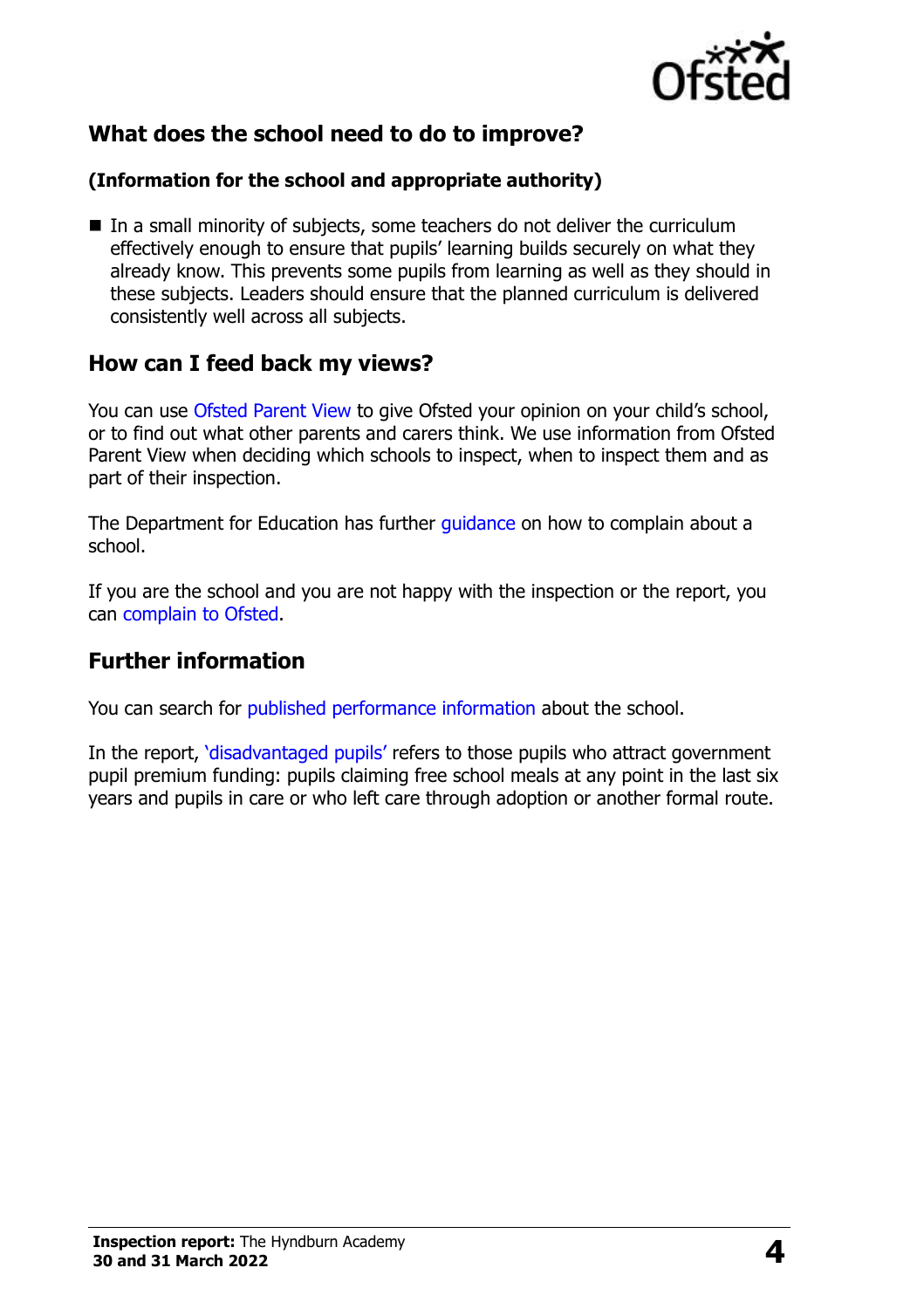

## **School details**

| Unique reference number             | 144356                     |
|-------------------------------------|----------------------------|
| <b>Local authority</b>              | Lancashire                 |
| <b>Inspection number</b>            | 10212326                   |
| <b>Type of school</b>               | Secondary comprehensive    |
| <b>School category</b>              | Academy sponsor-led        |
| Age range of pupils                 | 11 to 16                   |
| <b>Gender of pupils</b>             | Mixed                      |
| Number of pupils on the school roll | 501                        |
| <b>Appropriate authority</b>        | Board of trustees          |
| <b>Chair of governing body</b>      | <b>Lyndsey Sims</b>        |
| <b>Headteacher</b>                  | Nicola Palmer              |
| Website                             | www.hyndburnacademy.org.uk |
| Date of previous inspection         | Not previously inspected   |

## **Information about this school**

- A small number of pupils attend alternative provision at five registered alternative providers.
- The school joined the United Learning Trust in September 2017. When the predecessor school, Norden High School, was last inspected by Ofsted, it was judged to be inadequate.
- The school meets the requirements of the Baker Clause, which requires schools to provide pupils in Years 8 to 13 with information about approved education qualifications and apprenticeships.

## **Information about this inspection**

- This was the first routine inspection that the school received since the COVID-19 pandemic began. Inspectors discussed the impact of the pandemic with leaders and have taken that into account in their evaluation of the school.
- $\blacksquare$  Inspectors held meetings with the regional director of the trust, governors, the headteacher, senior leaders and subject leaders.
- The lead inspector met with a representative of the local authority.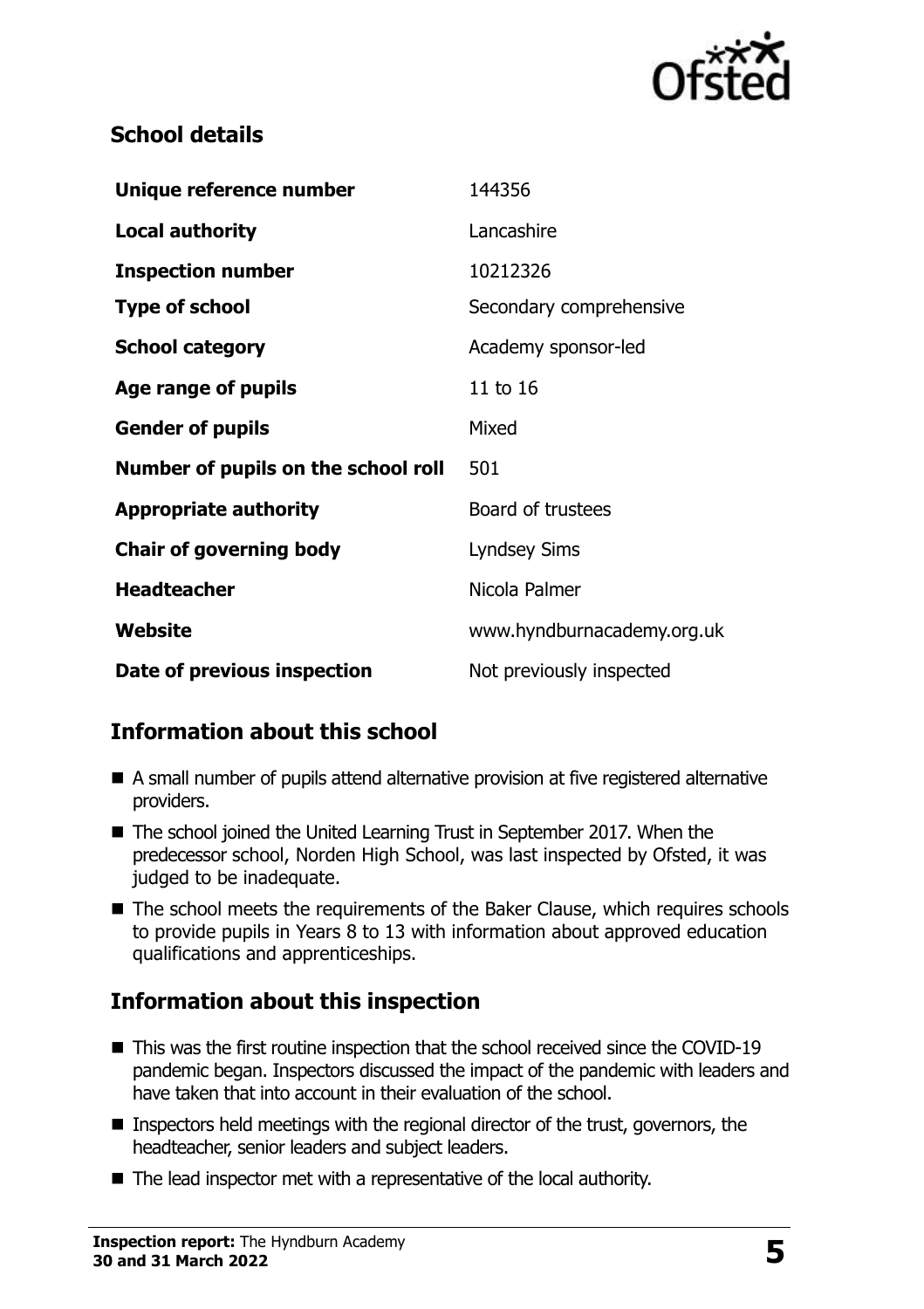

- Inspectors reviewed the school's records of safeguarding checks and referrals to the local authority. Inspectors spoke with staff about how they keep pupils safe. Inspectors also asked the pupils how they keep themselves safe and what to do if they have concerns.
- Inspectors held discussions with staff and considered the responses to Ofsted's online survey for staff.
- Inspectors spoke with pupils from all year groups and considered the responses to Ofsted's online survey for pupils.
- Inspectors considered the views of the parents and carers who responded to Ofsted Parent View, Ofsted's online survey. This included the free-text responses.
- Inspectors carried out deep dives in English, mathematics, science, history and design technology. Inspectors met with subject leaders to discuss curriculums, visited lessons, spoke with teachers, spoke with some pupils about their learning and looked at samples of pupils' work. Inspectors also reviewed curriculums and visited lessons from some other subjects.

#### **Inspection team**

| Timothy Gartside, lead inspector | Ofsted Inspector        |
|----------------------------------|-------------------------|
| Nell Banfield                    | Ofsted Inspector        |
| Elaine Mawson                    | Her Majesty's Inspector |